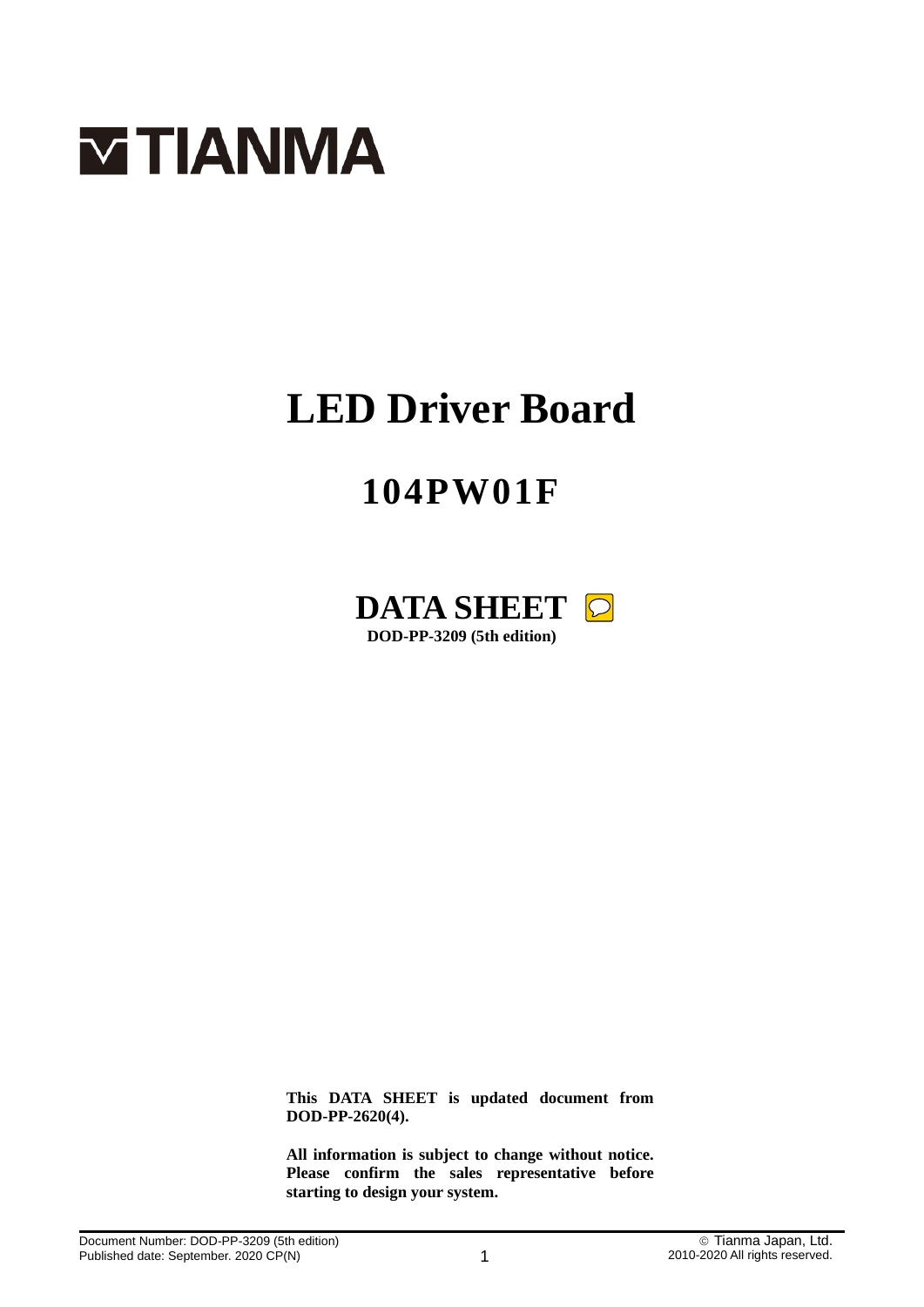### **INTRODUCTION**

The Copyright to this document belongs to Tianma Japan, Ltd. (hereinafter called "TMJ"). No part of this document will be used, reproduced or copied without prior written consent of TMJ.

TMJ does and will not assume any liability for infringement of patents, copyrights or other intellectual property rights of any third party arising out of or in connection with application of the products described herein except for that directly attributable to mechanisms and workmanship thereof. No license, express or implied, is granted under any patent, copyright or other intellectual property right of TMJ.

Some electronic products would fail or malfunction at a certain rate. In spite of every effort to enhance reliability of products by TMJ, the possibility of failures and malfunction might not be avoided entirely. To prevent the risks of damage to death, human bodily injury or other property arising out thereof or in connection therewith, each customer is required to take sufficient measures in its safety designs and plans including, but not limited to, redundant system, fire-containment and anti-failure.

The products are classified into three grades: **"Standard"**, **"Special"**, and **"Specific"**.

Each quality grade is designed for applications described below. Any customer who intends to use a product for application other than that of Standard is required to contact TMJ sales representative in advance.

The **Standard:** Applications as any failure, malfunction or error of the products are free from any damage to death, human bodily injury or other property (Products Safety Issue) and not related the safety of the public (Social Issues), like general electric devices.

Examples: Office equipment, audio and visual equipment, communication equipment, test and measurement equipment, personal electronic equipment, home electronic appliances, car navigation system (with no vehicle control functions), seat entertainment monitor for vehicles and airplanes, fish finder (except marine radar integrated type), PDA, etc.

The **Special:** Applications as any failure, malfunction or error of the products might directly cause any damage to death, human bodily injury or other property (Products Safety Issue) and the safety of the public (Social Issues) and required high level reliability by conventional wisdom.

Examples: Vehicle/train/ship control system, traffic signals system, traffic information control system, air traffic control system, surgery/operation equipment monitor, disaster/crime prevention system, etc.

The **Specific:** Applications as any failure, malfunction or error of the products might severe cause any damage to death, human bodily injury or other property (Products Safety Issue) and the safety of the public (Social Issues) and developed, designed and manufactured in accordance with the standards or quality assurance program designated by the customer who requires extremely high level reliability and quality. Examples: Aerospace system (except seat entertainment monitor), nuclear control system, life support system, etc.

The quality grade of this product is the **"Standard"** unless otherwise specified in this document.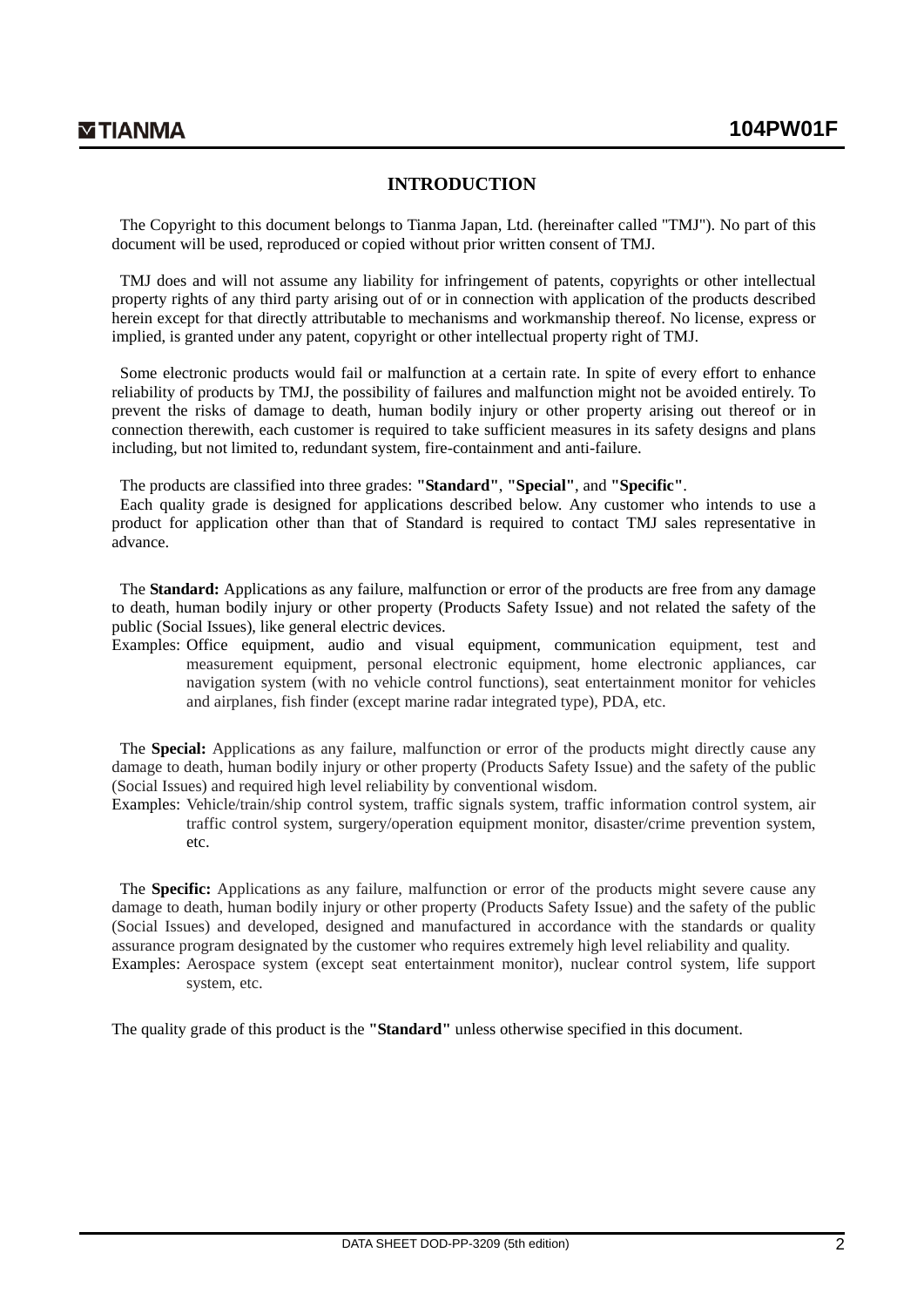# **CONTENTS**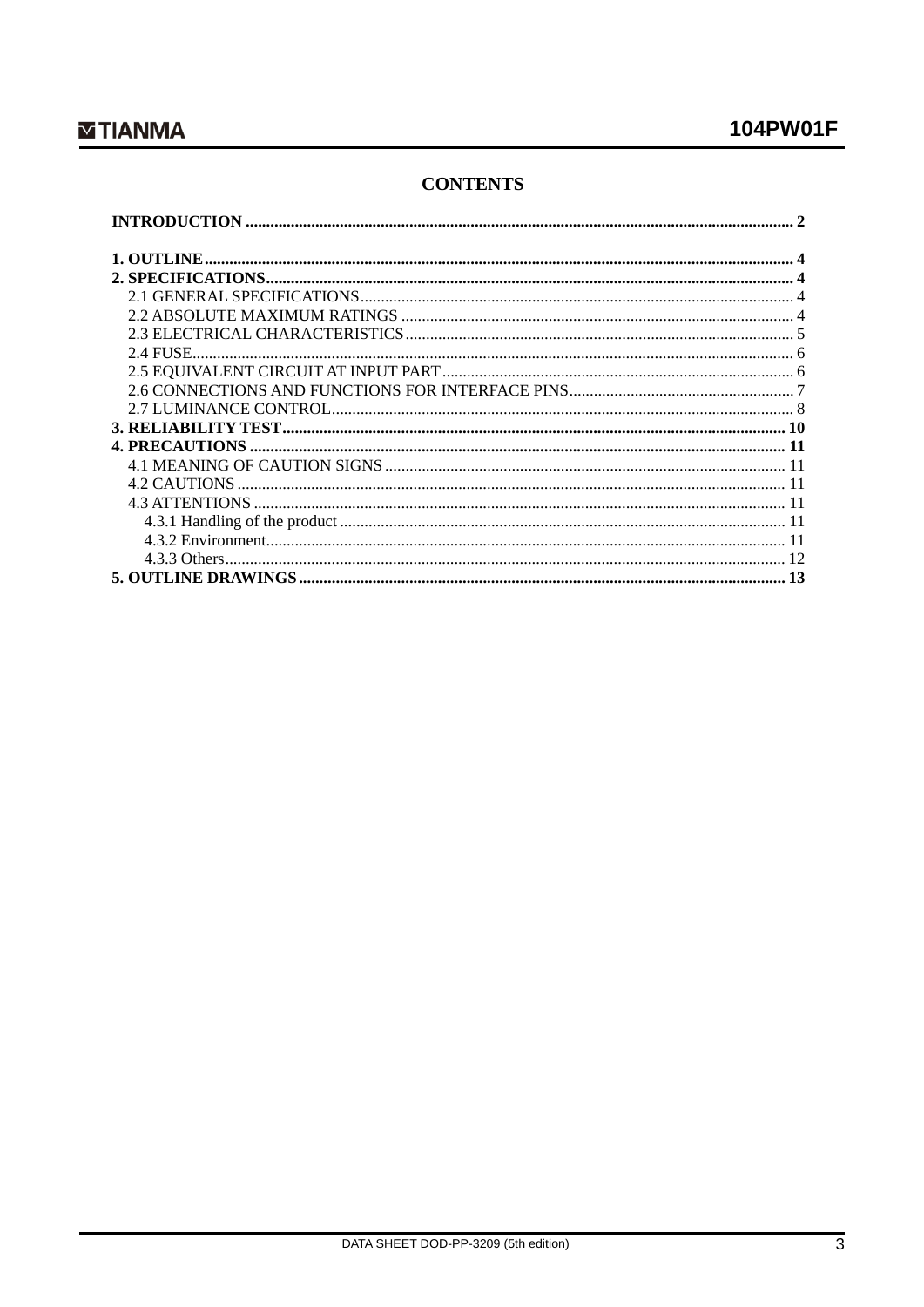### **1. OUTLINE**

This 104PW01F LED Driver Board is for TMJ LCD module. In addition, this 104PW01F is compliant with the European RoHS directive (2011/65/EU) and Delegated Directive (2015/863/EU, Amending Annex II ☆ of 2011/65/EU).

### **2. SPECIFICATIONS**

#### 2.1 GENERAL SPECIFICATIONS

| Item          | Specification              | Unit |
|---------------|----------------------------|------|
| <b>Size</b>   | See "5. OUTLINE DRAWINGS". | mm   |
| Weight        | $7.0$ (typ.)               |      |
| Delivery unit | $10$ (min.)                | set  |

### 2.2 ABSOLUTE MAXIMUM RATINGS

| Parameter                  |                    | Symbol        | Rating                         | Unit             | Remarks                    |
|----------------------------|--------------------|---------------|--------------------------------|------------------|----------------------------|
| Power supply voltage       |                    | <b>VDDB</b>   | $-0.3$ to $+15.0$              |                  |                            |
|                            | <b>BRTC</b> signal | <b>VBC</b>    | $-1.0$ to $VDDB+1.0$           |                  | $Ta = 25^{\circ}C$         |
|                            | <b>BRTI</b> signal | <b>VBI</b>    | $-0.3$ to $+5.5$               | V                |                            |
| Input voltage              | PWM signal         | <b>PWM</b>    | $-0.3$ to $+5.5$               |                  |                            |
|                            | <b>PWMSEL</b>      | <b>PWMSEL</b> | $-0.1$ to $+4.0$               |                  |                            |
| Storage temperature        |                    | <b>Tst</b>    | $-30$ to $+80$                 | $\rm ^{\circ}C$  |                            |
| Operating temperature      |                    | Top           | $-30$ to $+80$                 |                  |                            |
|                            |                    |               | $\leq 95$                      |                  | $Ta \leq 40^{\circ}C$      |
|                            |                    |               | $\leq 85$                      |                  | $40 < Ta \leq 50^{\circ}C$ |
| Relative humidity<br>Note1 |                    | <b>RH</b>     | $\leq 55$                      | $\%$             | $50 < Ta \leq 60^{\circ}C$ |
|                            |                    |               | $\leq 36$                      |                  | $60 < Ta \leq 70^{\circ}C$ |
|                            |                    |               | $\leq 24$                      |                  | $70 < Ta \leq 80^{\circ}C$ |
| Absolute humidity<br>Note1 |                    | AH            | $\leq 70$<br>Note <sub>2</sub> | g/m <sup>3</sup> | Ta= $80^{\circ}$ C         |

Note1: No condensation

Note2: Water amount at Ta= 80°C and RH= 24%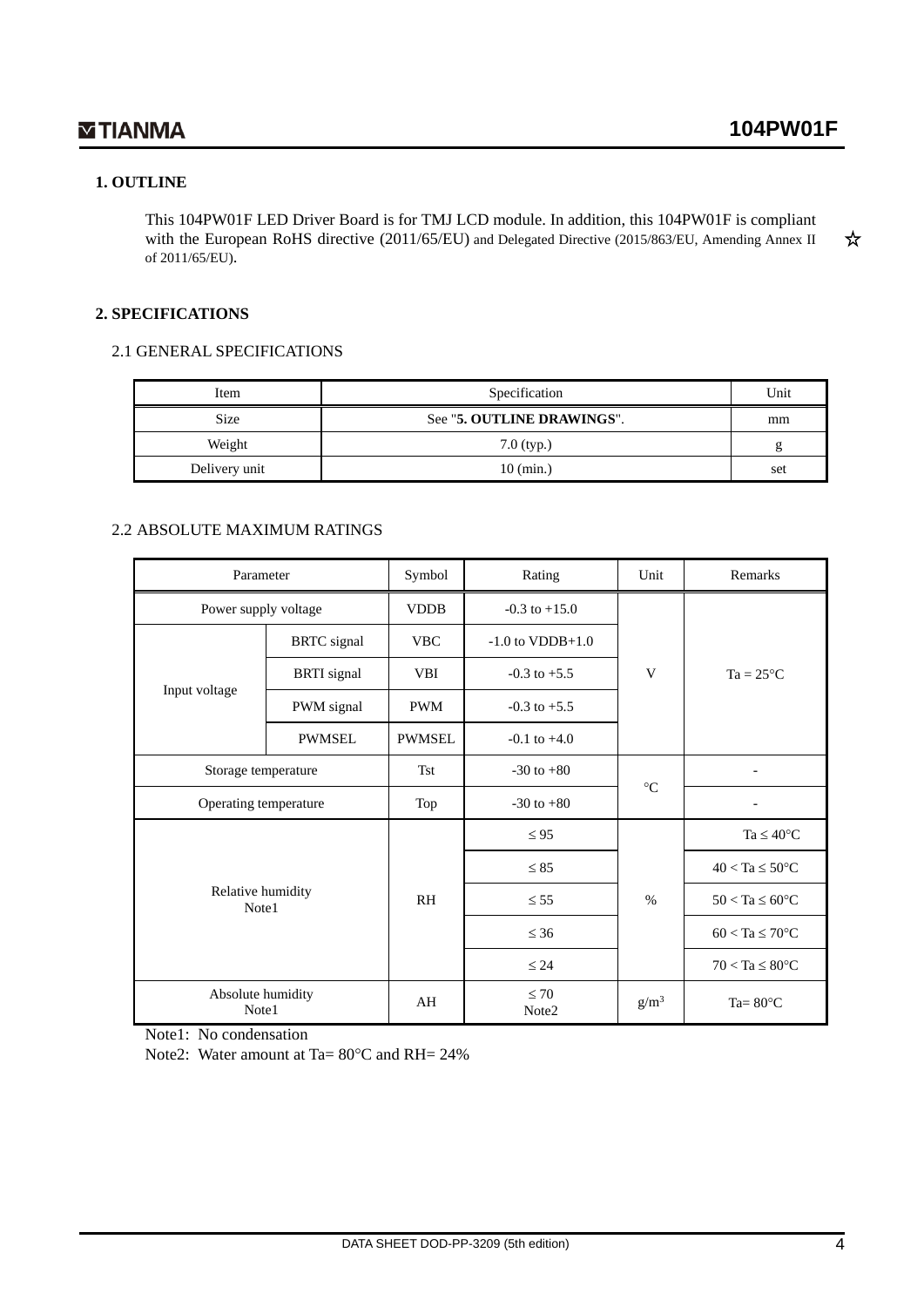$(T_0 - 250C)$ 

### 2.3 ELECTRICAL CHARACTERISTICS

| $(1a - 2J)$                                               |                                  |                  |             |                                                                                |                          |                |                                                   |                                            |
|-----------------------------------------------------------|----------------------------------|------------------|-------------|--------------------------------------------------------------------------------|--------------------------|----------------|---------------------------------------------------|--------------------------------------------|
| Parameter                                                 |                                  | Symbol           | min.        | typ.                                                                           | max.                     | Unit           | Remarks                                           |                                            |
|                                                           | Power supply voltage             |                  | <b>VDDB</b> | 10.8                                                                           | 12.0                     | 13.2           | V                                                 | Note1                                      |
|                                                           | Power supply current             |                  | <b>IDDB</b> | $\overline{a}$                                                                 |                          | 1,000<br>Note2 | mA                                                | At the maximum<br>luminance control. Note3 |
|                                                           | <b>BRTC / PWM</b>                | High             | <b>VBCH</b> | 2.0                                                                            |                          | 5.3            | V                                                 |                                            |
| Input voltage                                             | signal                           | Low              | <b>VBCL</b> | $\Omega$                                                                       |                          | 0.8            | V                                                 |                                            |
|                                                           | <b>BRTI</b> signal               |                  | <b>VBI</b>  | $\mathbf{0}$                                                                   | $\overline{\phantom{a}}$ | 5.0            | V                                                 |                                            |
| Output voltage                                            | Forward voltage<br>(per circuit) |                  | VL          | This value is in accordance<br>with the value for the<br>adaptable LCD module. |                          | V              | Ta= $+25^{\circ}$ C<br>at IL= $50mA/O$ ne circuit |                                            |
| Output current                                            | Forward current<br>(per circuit) |                  | IL          |                                                                                | 50                       |                | mA                                                | At maximum<br>luminance control. Note 3    |
| <b>External PWM</b> frequency<br>(BRTH=Open, PWMSEL=GNDB) |                                  | f <sub>PWM</sub> | 100         | $\overline{\phantom{a}}$                                                       | 500                      | Hz             | Note 4                                            |                                            |
| External PWM pulse width                                  |                                  |                  | tPWH        | 200                                                                            | $\overline{a}$           |                | $\mu$ s                                           |                                            |
| Internal PWM frequency<br>(PWMSEL=Open)                   |                                  | F <sub>t</sub>   |             | 251                                                                            |                          | Hz             |                                                   |                                            |

Note1: When designing of the power supply, take the measures for the prevention of surge voltage.

Note2: This value excludes peak current such as overshoot current.

Note3: The power supply lines (VDDB and GNDB) may have ripple voltage during luminance control of LED. There is the possibility that the ripple voltage produces acoustic noise and signal wave noise in audio circuit and so on. Put a capacitor between the power supply lines (VDDB and GNDB) to reduce the noise if necessary.

Note4: See 2.7 **LUMINANCE CONTROL** for the definition of f<sub>PWM</sub>. A recommended f<sub>PWM</sub> value is as follows

$$
f_{\text{PWM}} = \frac{2n-1}{4} \times fv
$$

 $(n = integer, fv = frame frequency of LCD module)$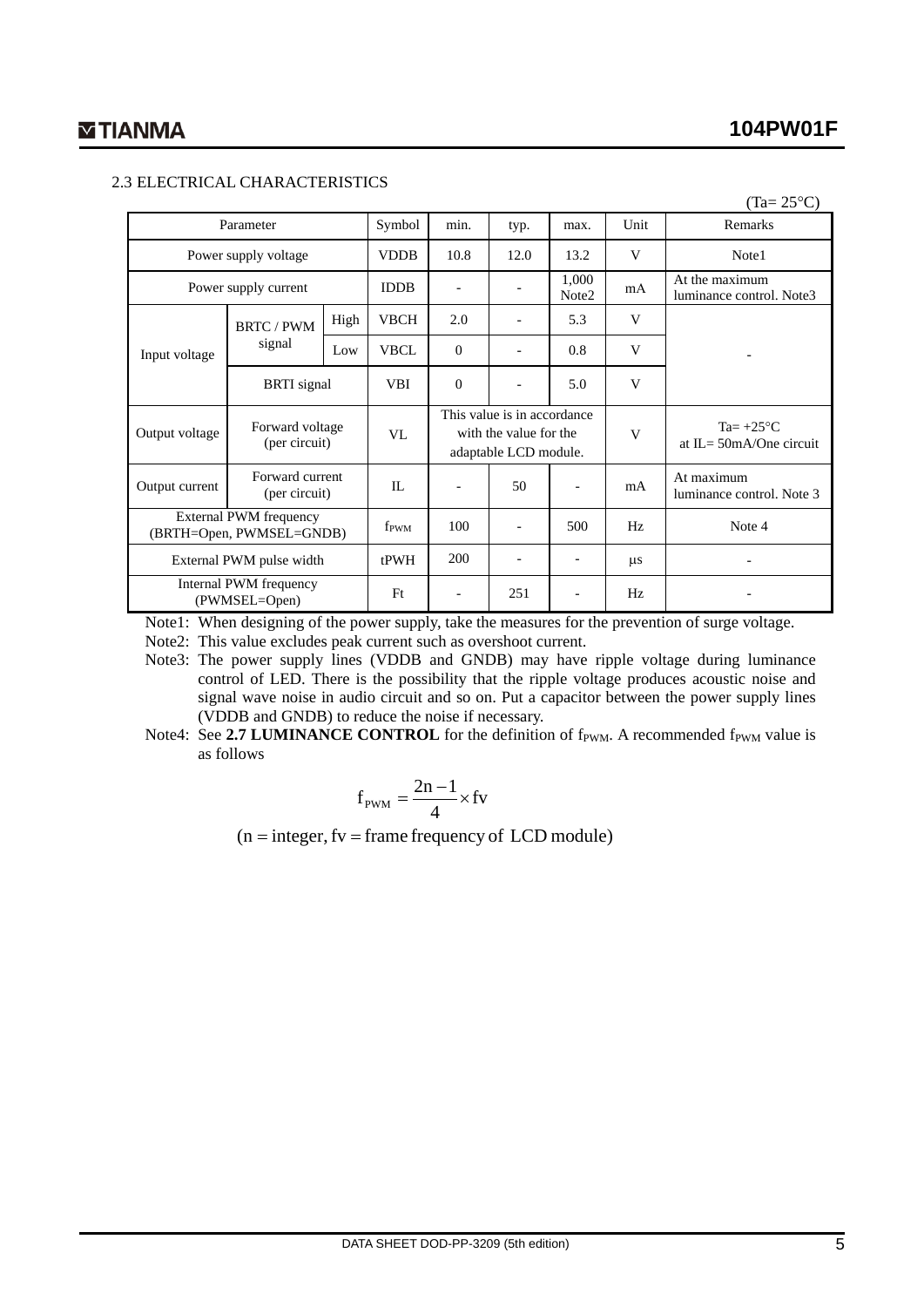### 2.4 FUSE

|             |                   | Fuse            | Rating | Fusing current    | Remarks |
|-------------|-------------------|-----------------|--------|-------------------|---------|
| Parameter   | Type              | Supplier        |        |                   |         |
| <b>VDDB</b> | <b>FMC16252AB</b> | Kamaya Electric | 2.5A   | 5.0A<br>5 seconds | Note1   |
|             |                   | Co.,Ltd.        | 32V    | maximum           |         |

Note1: The power supply's rated current must be more than the fusing current. If it is less than the fusing current, the fuse may not blow in a short time, and then nasty smell, smoke and so on may occur.

#### 2.5 EQUIVALENT CIRCUIT AT INPUT PART



LED driver board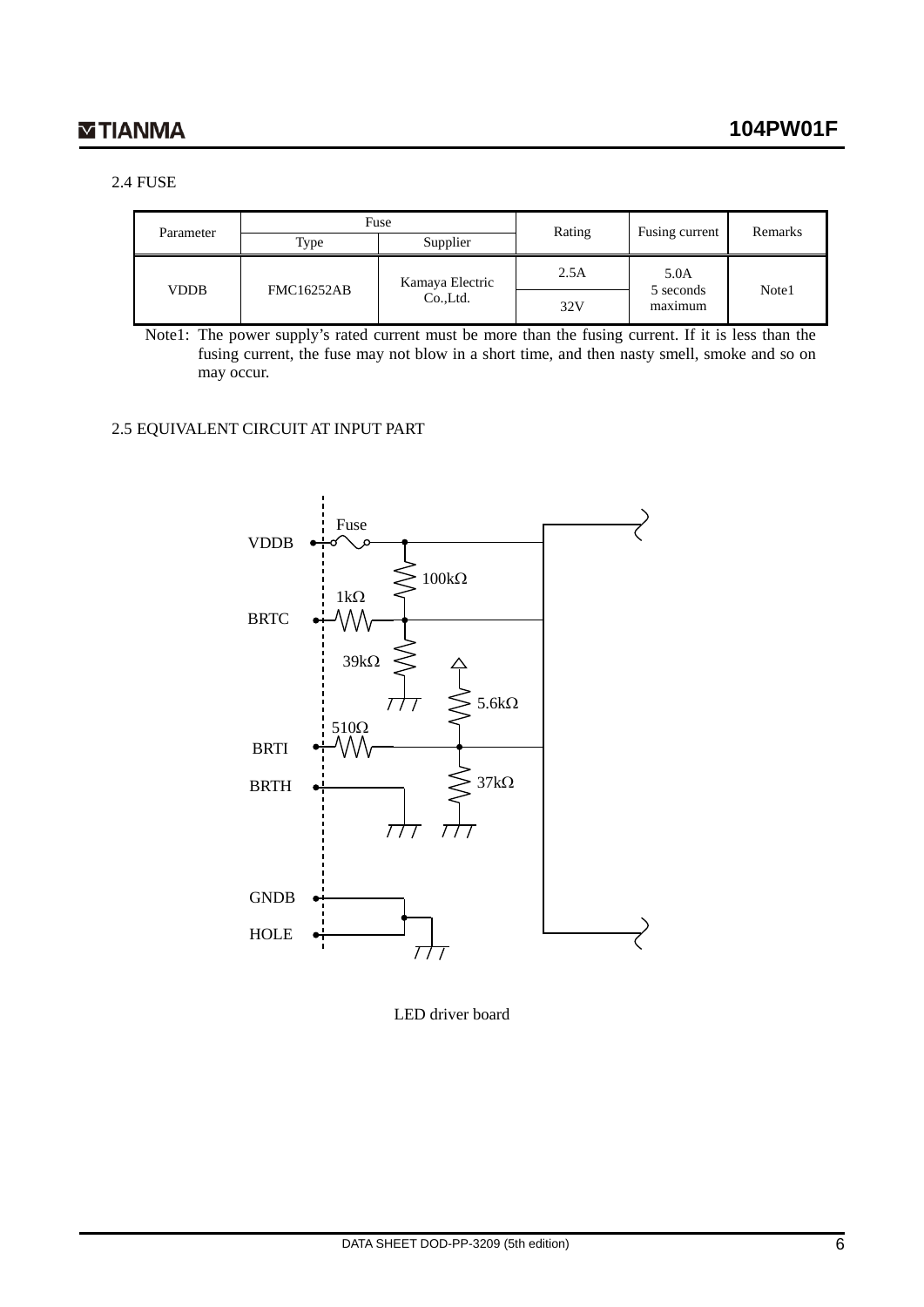### 2.6 CONNECTIONS AND FUNCTIONS FOR INTERFACE PINS

CN1 socket (Driver Board side): 53261-0871 (MOLEX Inc.)<br>Adaptable plug: 51021-0800 (MOLEX Inc.)

51021-0800 (MOLEX Inc.)

| л.             | ັ               |                                     |                                                                                                              |  |  |
|----------------|-----------------|-------------------------------------|--------------------------------------------------------------------------------------------------------------|--|--|
| Pin No.        | Symbol          | Function                            | Remarks                                                                                                      |  |  |
|                | <b>VDDB</b>     | Power supply                        |                                                                                                              |  |  |
| $\mathfrak{D}$ | <b>VDDB</b>     | Power supply                        | Note1                                                                                                        |  |  |
| 3              | <b>GNDB</b>     | Ground                              |                                                                                                              |  |  |
| 4              | <b>GNDB</b>     | Ground                              |                                                                                                              |  |  |
| 5              | <b>BRTC</b>     | Backlight ON/OFF signal             | High or Open:<br>Backlight ON<br><b>Backlight OFF</b><br>Low:                                                |  |  |
| 6              | <b>BRTI/PWM</b> | Luminance control terminal          | Note <sub>2</sub>                                                                                            |  |  |
| 7              | <b>BRTH</b>     | Luminance control terminal          | Note <sub>2</sub>                                                                                            |  |  |
| 8              | <b>PWMSEL</b>   | Luminance control selector terminal | <b>GNDB:</b> External PWM control<br>Note3<br>Open: Resistor control or Voltage control<br>Note <sub>2</sub> |  |  |

Note1: All GNDB and VDDB terminals must be connected to appropriate terminals.

Note2: See "**2.7 LUMINANCE CONTROL**".

Note3: To enable external PWM control, PWMSEL (pin 8) must be connected to GNDB of the circuit board.

CN2 socket (Driver Board side): SM12B-SRSS-TB (J.S.T. Mfg. Co., Ltd.)<br>Adaptable plug (Backlight side): SHR-12V-S, SHR-12V-S-B (J.S.T. Mfg. Co., Ltd.) SHR-12V-S, SHR-12V-S-B (J.S.T. Mfg. Co., Ltd.)

| Pin No. | Symbol         | Signal    | Remarks                  |
|---------|----------------|-----------|--------------------------|
|         | A1             | Anode 1   | $\overline{\phantom{a}}$ |
| 2       | K1             | Cathode 1 | -                        |
| 3       | A2             | Anode 2   |                          |
| 4       | K2             | Cathode 2 |                          |
| 5       | A <sub>3</sub> | Anode 3   |                          |
| 6       | K3             | Cathode 3 | $\overline{\phantom{0}}$ |
| 7       | A4             | Anode 4   |                          |
| 8       | K4             | Cathode 4 |                          |
| 9       | A <sub>5</sub> | Anode 5   |                          |
| 10      | K5             | Cathode 5 |                          |
| 11      | N.C.           |           |                          |
| 12      | N.C.           |           |                          |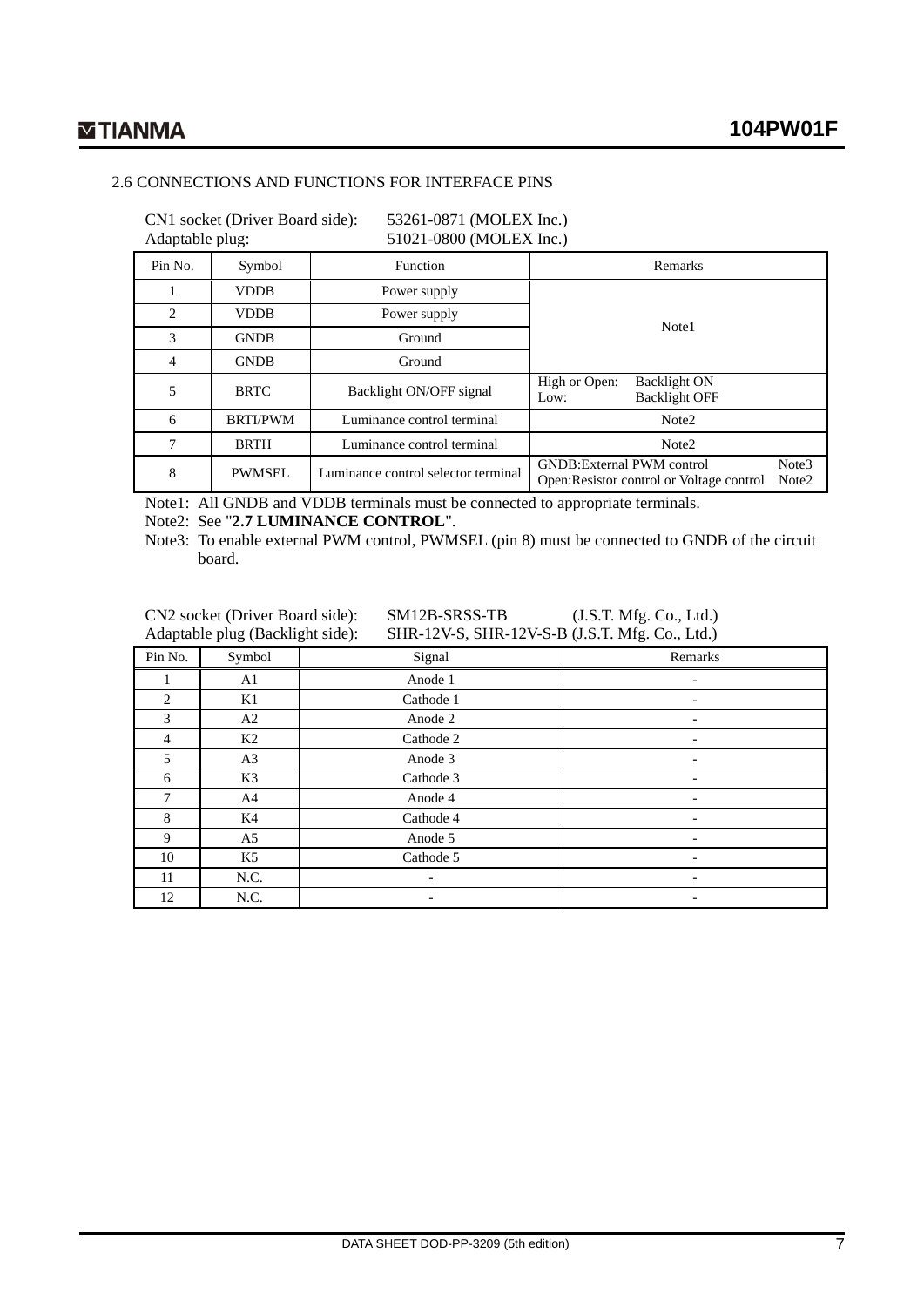### 2.7 LUMINANCE CONTROL

| Adjustment and luminance ratio                                                                                                                       |                 |                                                                                                                                                                                                                                             |  |  |  |
|------------------------------------------------------------------------------------------------------------------------------------------------------|-----------------|---------------------------------------------------------------------------------------------------------------------------------------------------------------------------------------------------------------------------------------------|--|--|--|
| • Adjustment                                                                                                                                         |                 | Backlight luminance can be controlled by duty ratio of the external PWM signal.<br>To enable external PWM control, keep CN1 7pin Open or GNDB, and CN1 8pin<br>The PWM signal must follow specification noted in the section 2.3 ELECTRICAL |  |  |  |
| Pin No                                                                                                                                               | Symbol          | Remark                                                                                                                                                                                                                                      |  |  |  |
| 5                                                                                                                                                    | <b>BRTC</b>     | <b>Backlight ON (Note1)</b><br>High or Open:<br><b>Backlight OFF</b><br>Low:                                                                                                                                                                |  |  |  |
| 6                                                                                                                                                    | <b>BRTI/PWM</b> | See below                                                                                                                                                                                                                                   |  |  |  |
| 7                                                                                                                                                    | <b>BRTH</b>     | Open or GNDB                                                                                                                                                                                                                                |  |  |  |
| 8                                                                                                                                                    | <b>PWMSEL</b>   | <b>GNDB</b>                                                                                                                                                                                                                                 |  |  |  |
| when left Open.<br>Schematic diagram of external PWM settings<br>High<br><b>BRTC</b><br>(set to High or Open)<br>Low<br>High<br><b>PWMSEL</b><br>Low |                 |                                                                                                                                                                                                                                             |  |  |  |
| <b>PWM</b><br><b>VBCH</b><br><b>PWM</b><br><b>VBCL</b>                                                                                               |                 | High<br>Low<br>tPWH Note2<br>tPWL<br>tPW                                                                                                                                                                                                    |  |  |  |
|                                                                                                                                                      |                 | connect to GNDB of the circuit board.<br><b>CHARACTERISTICS.</b><br>Note1: Voltage level of pin No.5 will be pulled up to high level internally<br>Note2: tPWH: Set to equal to greater than 200µs.                                         |  |  |  |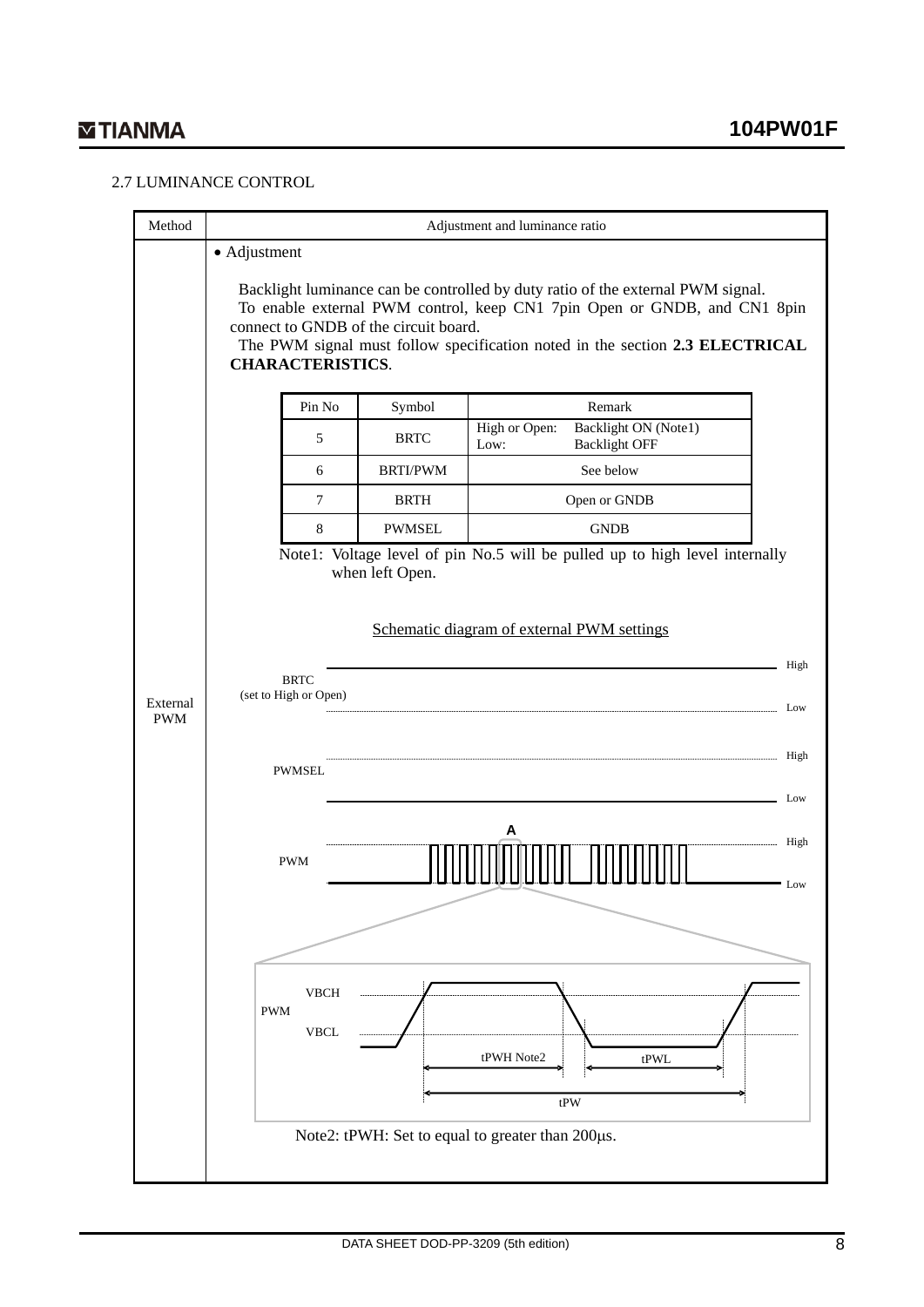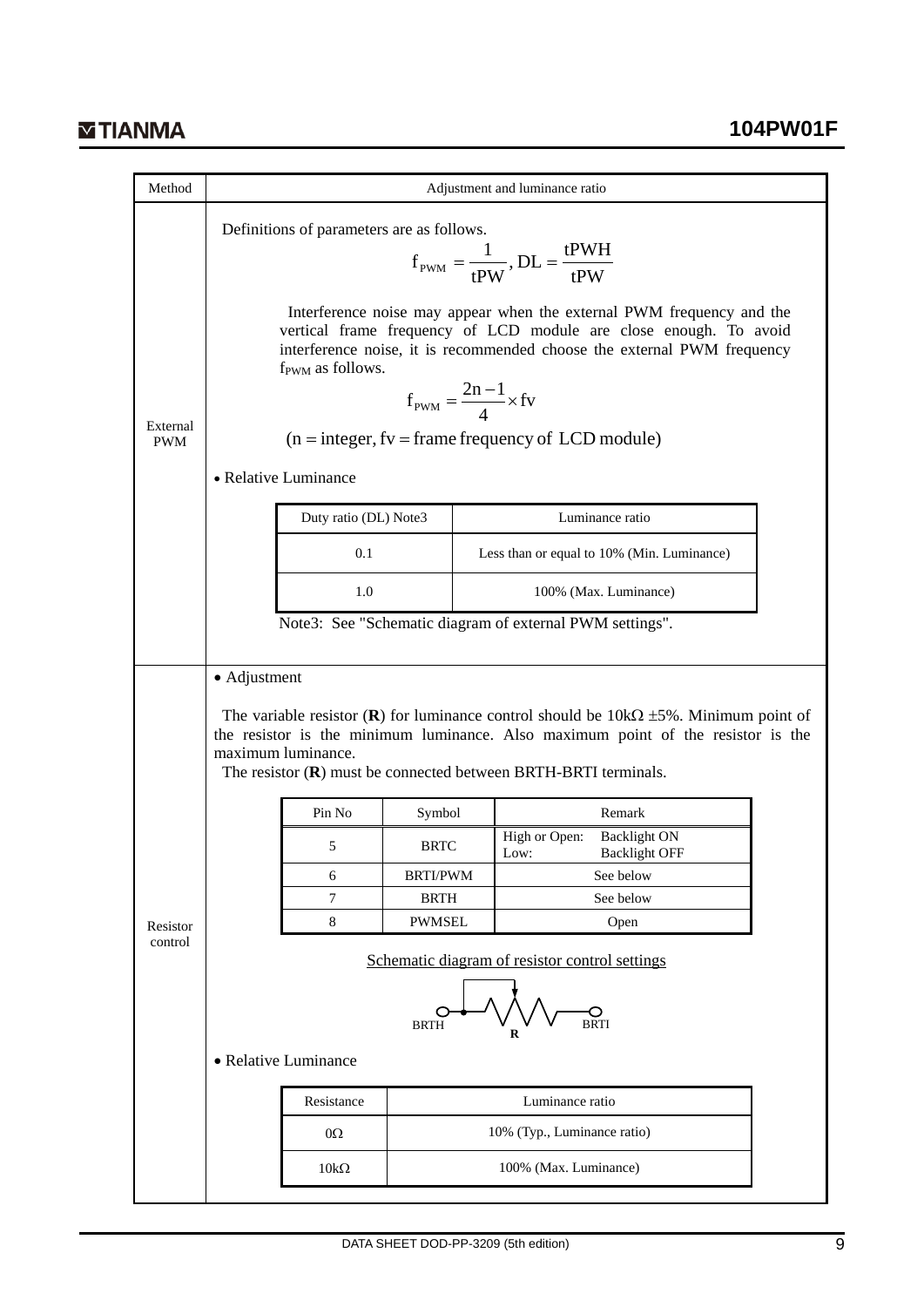| Method             | Adjustment and luminance ratio                                                                                                                                                                                                                                          |                   |                 |                                                                      |  |  |  |  |
|--------------------|-------------------------------------------------------------------------------------------------------------------------------------------------------------------------------------------------------------------------------------------------------------------------|-------------------|-----------------|----------------------------------------------------------------------|--|--|--|--|
|                    | • Adjustment<br>Voltage control method works, when BRTH terminal is 0V and VBI voltage is applied<br>between BRTI and BRTH terminal. This control method can carry out continuation<br>adjustment of luminance.<br>Luminance is the maximum when BRTI terminal is Open. |                   |                 |                                                                      |  |  |  |  |
|                    |                                                                                                                                                                                                                                                                         | Pin No            | Symbol          | Remark                                                               |  |  |  |  |
|                    |                                                                                                                                                                                                                                                                         | 5                 | <b>BRTC</b>     | High or Open:<br><b>Backlight ON</b><br><b>Backlight OFF</b><br>Low: |  |  |  |  |
|                    |                                                                                                                                                                                                                                                                         | 6                 | <b>BRTI/PWM</b> | Input voltage                                                        |  |  |  |  |
| Voltage<br>control |                                                                                                                                                                                                                                                                         | 7                 | <b>BRTH</b>     | 0V                                                                   |  |  |  |  |
|                    |                                                                                                                                                                                                                                                                         | 8                 | <b>PWMSEL</b>   | Open                                                                 |  |  |  |  |
|                    | • Relative Luminance                                                                                                                                                                                                                                                    |                   |                 |                                                                      |  |  |  |  |
|                    |                                                                                                                                                                                                                                                                         | BRTI signal (VBI) |                 | Luminance ratio                                                      |  |  |  |  |
|                    |                                                                                                                                                                                                                                                                         | 0V                |                 | 10% (Typ., Luminance ratio)                                          |  |  |  |  |
|                    |                                                                                                                                                                                                                                                                         | 2.5 to 5.0V       |                 | 100% (Max. Luminance)                                                |  |  |  |  |
|                    |                                                                                                                                                                                                                                                                         |                   |                 |                                                                      |  |  |  |  |

### **3. RELIABILITY TEST**

This test is in accordance with the Reliability Test of the adaptable LCD module. Refer to Reliability Test of the adaptable LCD module.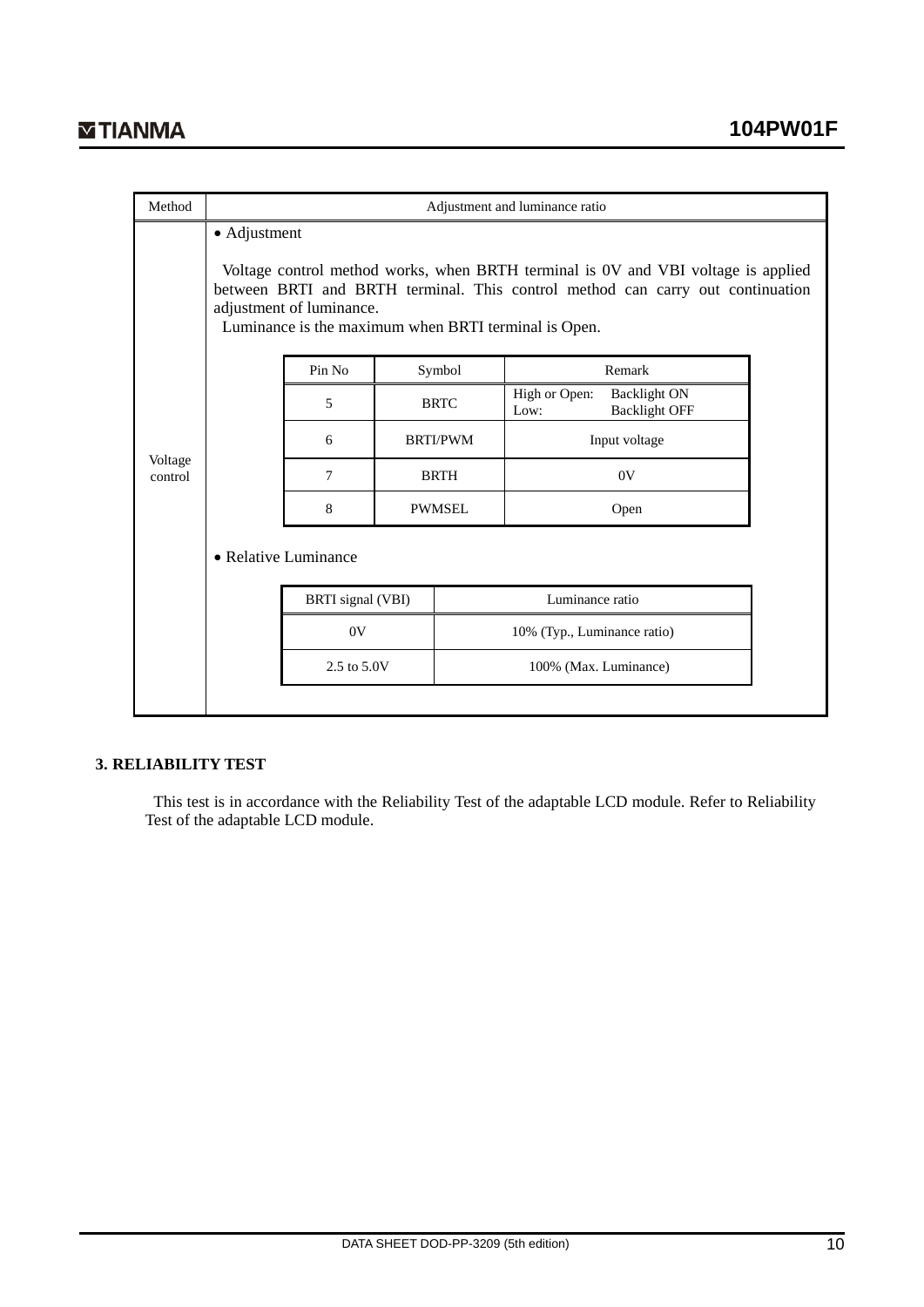#### **4. PRECAUTIONS**

### 4.1 MEANING OF CAUTION SIGNS

The following caution signs have very important meaning. **Be sure to read "4.2 CAUTIONS" and "4.3 ATTENTIONS"!**



This sign has the meaning that a customer will be injured or the product will sustain damage if the customer practices wrong operations.



This sign has the meaning that a customer will be injured if the customer practices wrong operations.

### 4.2 CAUTIONS

**Be sure to wait for a while after turning the power OFF before replacing. LED driver is still hot soon after shutting down.**

∗ **Do not apply mechanical shock. It may damage products.**



#### 4.3.1 Handling of the product

- ① Do not touch or apply stress to exposed electronic parts. Doing so may cause damage or malfunctioning of products. Only hold the edge of the circuit board when unpacking.
- ② When handling the product, take measures of electrostatic discharge with such as earth band, ionic shower and so on, because the product may be damaged by electrostatic.
- ③ Do not plug or unplug the interface connectors while the product is operating.
- ④ Do not hook or pull cables such as lamp cable, and so on, in order to avoid any damage.

#### 4.3.2 Environment

- ① Do not operate or store in high temperature, high humidity, dewdrop atmosphere or corrosive gases. Keep the product in packing box with antistatic pouch in room temperature to avoid dusts and sunlight, when storing the product.
- ② In order to prevent dew condensation occurred by temperature difference, the product packing box must be opened after enough time being left under the environment of an unpacking room. Evaluate the storage time sufficiently because dew condensation is affected by the environmental temperature and humidity. (Recommended leaving time: 6 hours or more with the original packing state after a customer receives the package)
- ③ Do not operate in high magnetic field. If not, circuit boards may be broken.
- ④ This product is not designed as radiation hardened.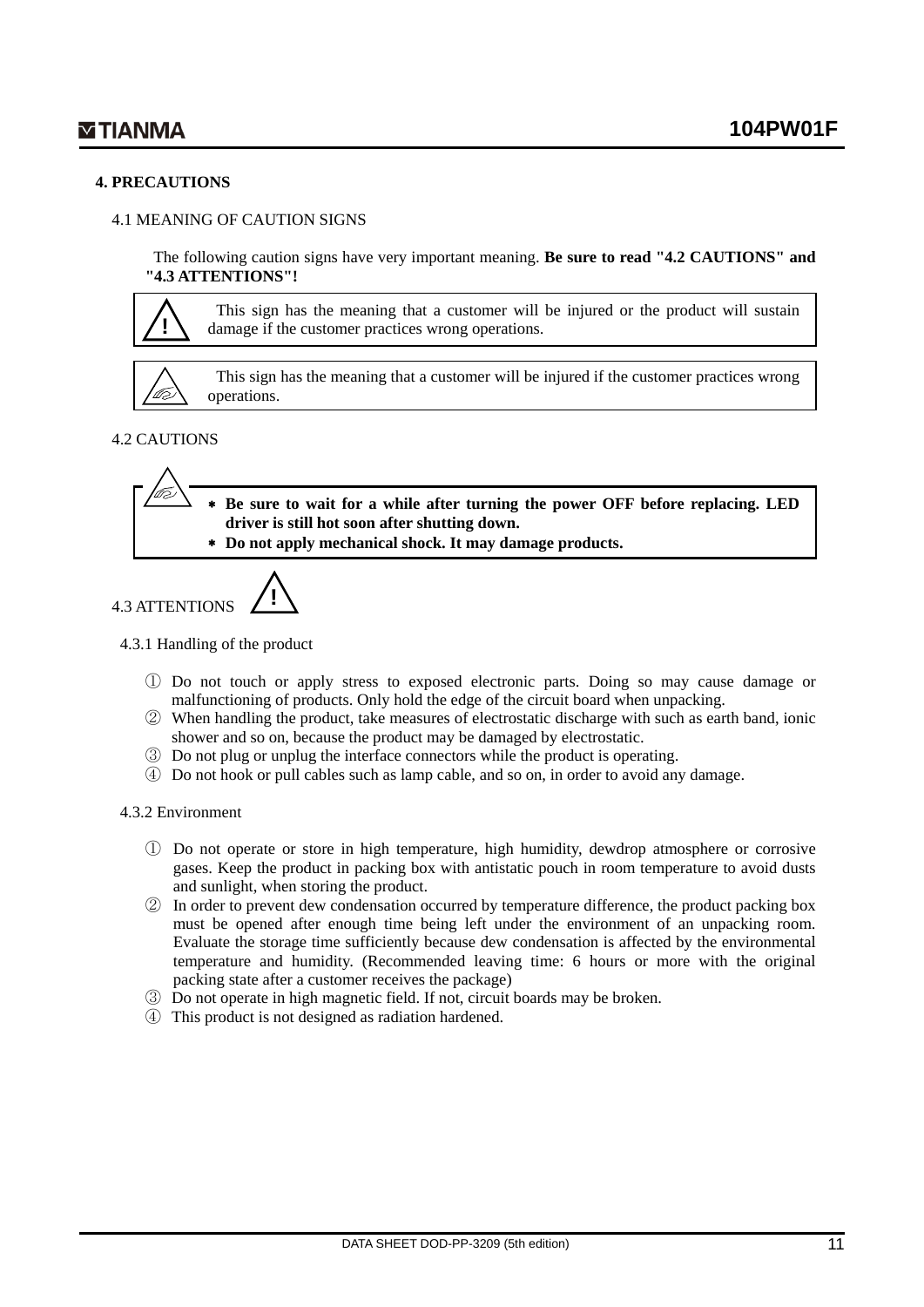#### 4.3.3 Others

- ① All GNDB and VDDB terminals should be used without any non-connected lines.
- ② Do not disassemble a product.
- ③ Pack the product with the original shipping package, in order to avoid any damages during transportation, when returning the product to TMJ.
- ④ Insert spacers between the LED Driver board and the chassis to secure spatial distance.

Mounting method example1.



Mounting method example2.



⑤ The information of China RoHS (Ⅱ) six hazardous substances or elements in this product is as follows.

| China RoHS $(II)$ six hazardous substances or elements |                                                                                                                                                                             |  |  |  |  |  |  |
|--------------------------------------------------------|-----------------------------------------------------------------------------------------------------------------------------------------------------------------------------|--|--|--|--|--|--|
| Lead<br>(Pb)                                           | Polybrominated<br>Polybrominated<br>Hexavalent<br>Mercury<br>Cadmium<br><b>Biphenyl Ethers</b><br>Chromium<br><b>Biphenys</b><br>(Hg)<br>(Cd)<br>(PBB)<br>(Cr VI)<br>(PBDE) |  |  |  |  |  |  |
|                                                        |                                                                                                                                                                             |  |  |  |  |  |  |

Note1:  $\bigcirc$ : This indicates that the poisonous or harmful material in all the homogeneous materials for this part is equal or below the limitation level of GB/T26572-2011 standard regulation.

✕: This indicates that the poisonous or harmful material in all the homogeneous materials for this part is above the limitation level of GB/T26572-2011 standard regulation.

☆